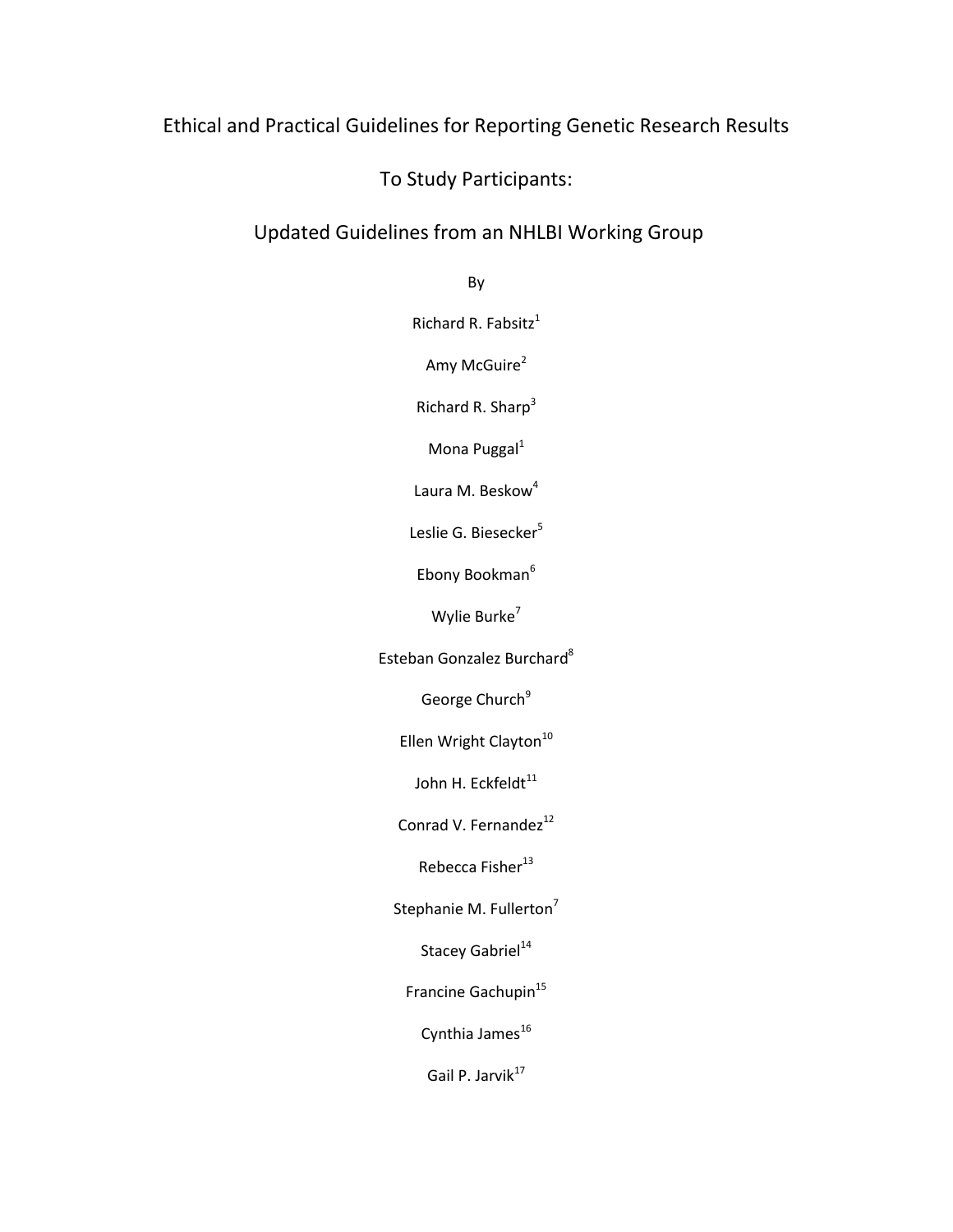Rick Kittles<sup>18</sup> Jennifer R. Leib<sup>19</sup> Christopher O'Donnell<sup>20</sup> P. Pearl O'Rourke<sup>21</sup> Laura Lyman Rodriguez<sup>22</sup> Sheri D. Schully $^{23}$ Alan R. Shuldiner $^{24}$ Rebecca K.F. Sze<sup>25</sup> Joseph V. Thakuria<sup>26</sup> Susan M. Wolf $^{27}$ Gregory L. Burke<sup>28</sup>

1) Division of Cardiovascular Sciences, National Heart, Lung, and Blood Institute, Bethesda, MD, USA

2) Center for Medical Ethics and Health Policy, Baylor College of Medicine, Houston, TX, USA

3) Department of Bioethics, Cleveland Clinic, Cleveland, OH, USA

4) Duke Institute for Genome Sciences and Policy, Duke University, Durham, NC, USA

5) Genetic Diseases Research Branch, National Human Genome Research Institute, Bethesda, MD, USA

6) Office of Population Genomics, National Human Genome Research Institute, Bethesda, MD, USA

7) Department of Bioethics and Humanities, University of Washington, Seattle, WA, USA

8) Pulmonary and Critical Care Division, University of California San Francisco, San Francisco, CA, USA

9) Department of Genetics, Harvard Medical School, Boston, MA, USA

10) Center for Biomedical Ethics and Society, Vanderbilt University School of Law, Nashville, TN, USA

11) Department of Laboratory Medicine and Pathology, University of Minnesota, Minneapolis, MN, USA

12) IWK Health Centre, Department of Pediatrics, Dalhousie University, Halifax, Nova Scotia, Canada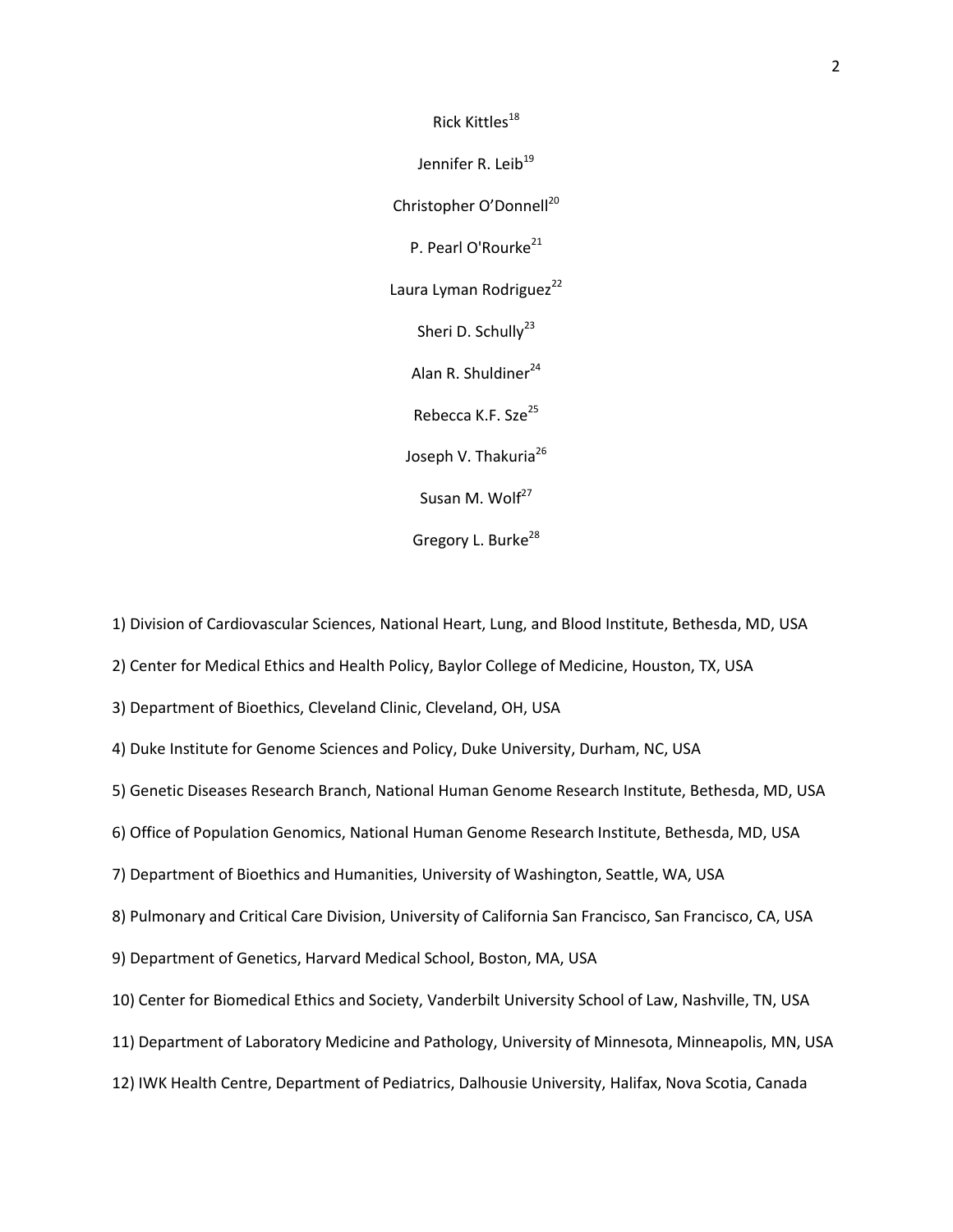- 13) Patient Advocate, Oakton, VA, USA
- 14) Genetic Analysis Platform, Broad Institute, Boston, MA, USA
- 15) Southwest Tribal Epidemiology Center, Albuquerque, NM, USA
- 16) Division of Medicine/Cardiology, Johns Hopkins University, Baltimore, MD, USA
- 17) Division of Medical Genetics, University of Washington School of Medicine, Seattle, WA, USA
- 18) College of Medicine, University of Illinois Chicago, Chicago, IL, USA
- 19) Health Futures, LLC, Washington DC, USA
- 20) Framingham Heart Study, National Heart, Lung, and Blood Institute, Framingham, MA, USA
- 21) Health Research Affairs, Partners Health Care System, Inc., Boston, MA, USA
- 22) Office of Policy and Public Affairs, National Human Genome Research Institute, Bethesda, MD, USA
- 23) Epidemiology and Genetic Research Program, National Cancer Institute, Bethesda, MD, USA
- 24) Division of Endocrinology, Diabetes, and Nutrition, University of Maryland School of Medicine,

Baltimore, MD, USA

- 25) Charles B. Wang Community Health Center, New York, NY
- 26) Harvard Catalyst, Boston, MA, USA
- 27) School of Law; School of Medicine; Center for Bioethics; Consortium on Law and Value in Health,

Environment & the Life Sciences, University of Minnesota, Minneapolis, MN, USA

28) Division of Public Health Sciences, Wake Forest University School of Medicine, Winston-Salem, NC,

USA

### **Corresponding author:** Richard R. Fabsitz, Ph.D. Deputy Chief, Epidemiology Branch Rockledge II Bldg, Room 10204 6701 Rockledge Drive, MSC 7935 Bethesda, MD 20892 Phone: (301) 435-0458 Fax: (301) 480-0455 Email: fabsitzr@nhlbi.nih.gov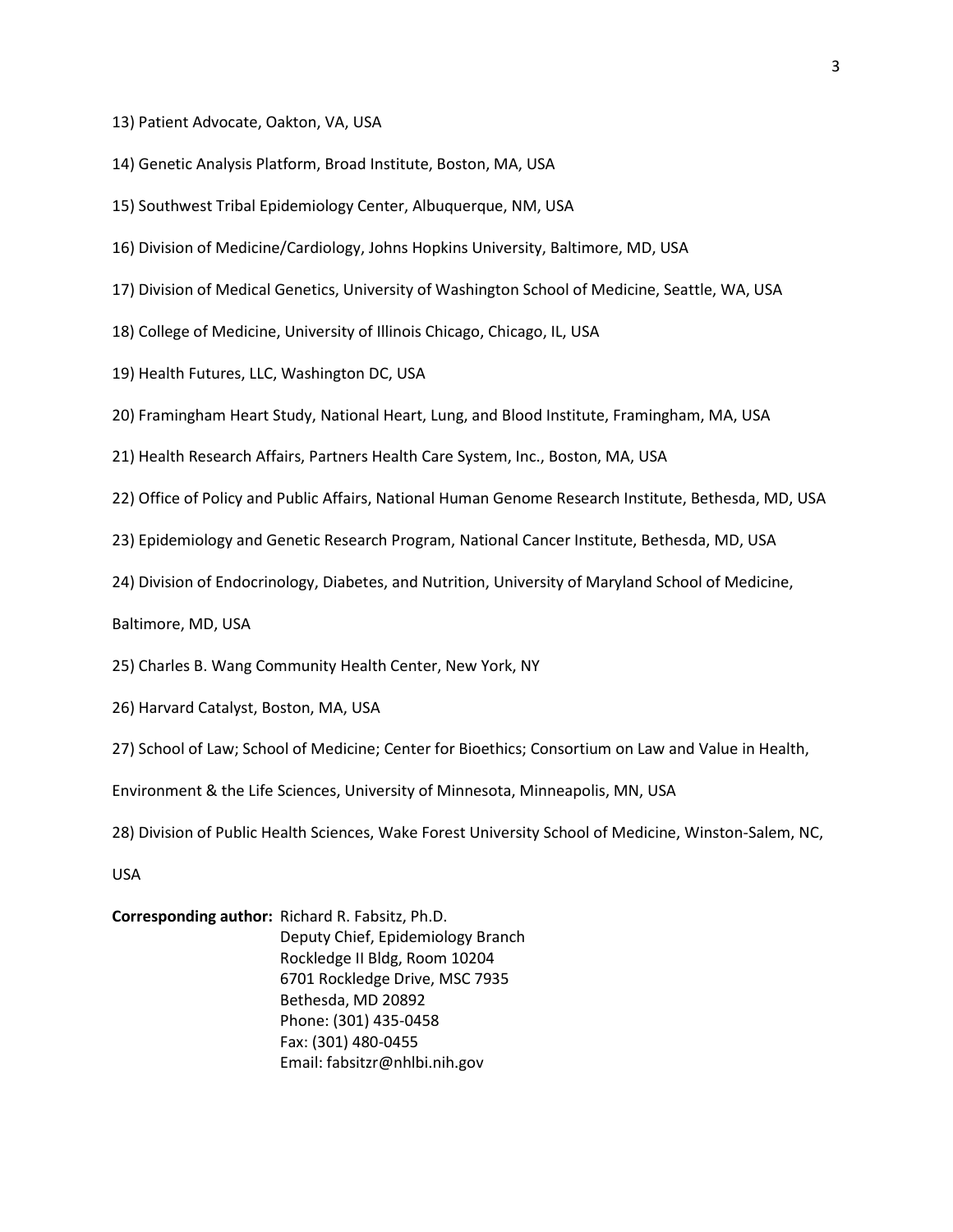**Running Title:** Return of Genetic Research Results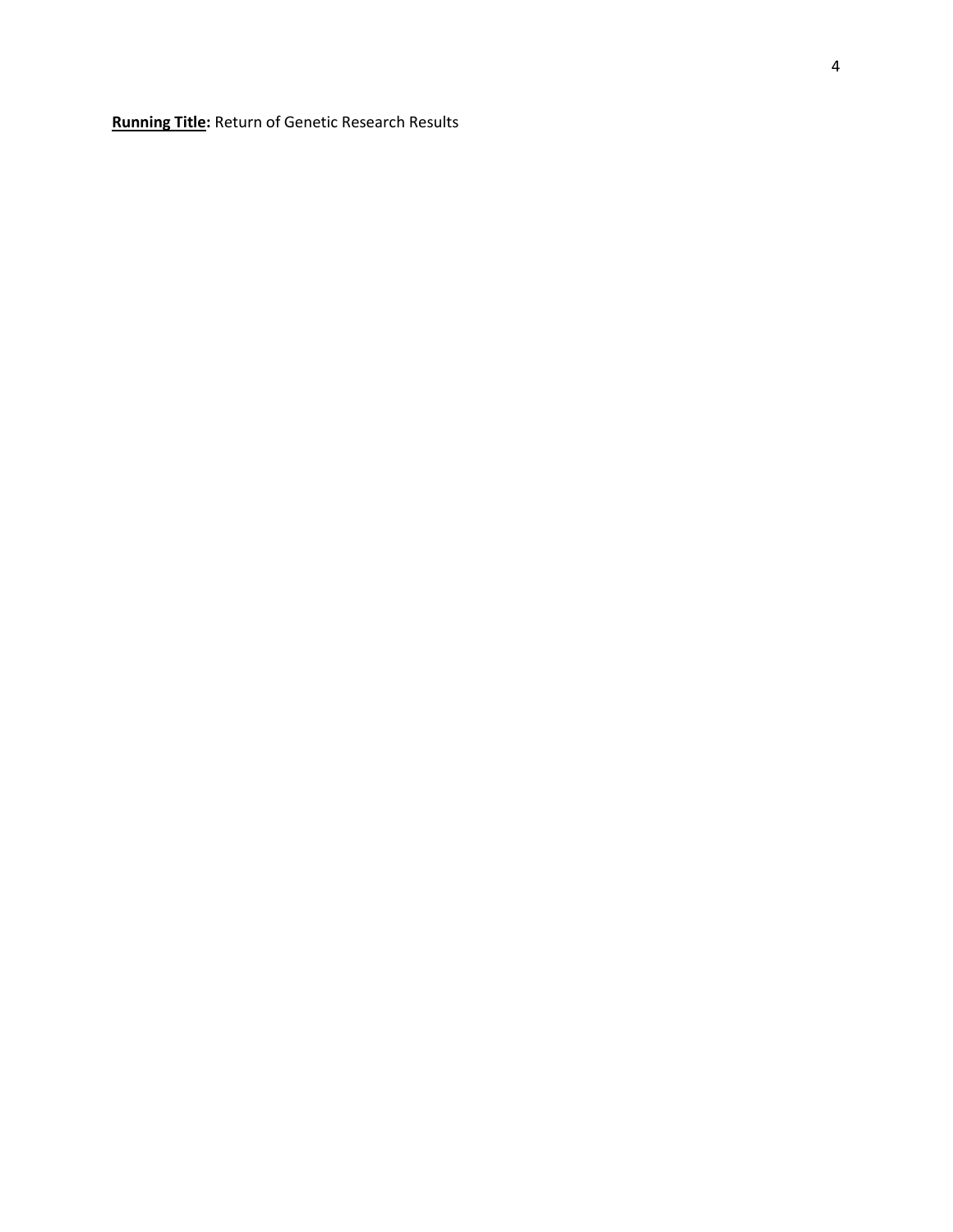#### **Abstract**

In January 2009 the National Heart, Lung, and Blood Institute (NHLBI) convened a 28-member multidisciplinary Working Group to update the recommendations of a 2004 NHLBI Working Group focused on Guidelines to the Return of Genetic Research Results. Changes in the genetic and societal landscape over the intervening five years raise multiple questions and challenges. The group noted the complex issues arising from the fact that the technologic and bioinformatic progress has made it possible to obtain considerable information on individuals which would not have been possible a decade ago. While unable to reach consensus on a number of issues, the Working Group produced five recommendations. The Working Group offers two recommendations addressing the criteria necessary to determine when genetic results *should* and *may* be returned to study participants, respectively. In addition, it suggests that a time limit be established to limit the duration of obligation of investigators to return genetic research results. The Group recommends the creation of a central body, or bodies, to provide guidance on when genetic research results are associated with sufficient risk and have established clinical utility to justify their return to study participants. The final Recommendation urges investigators to engage the broader community when dealing with identifiable communities to advise them on the return of aggregate and individual research results. Creation of an entity charged to provide guidance to IRBs, investigators, research institutions and research sponsors would provide rigorous review of available data, promote standardization of study policies regarding return of genetic research results, and enable investigators and study participants to clarify and share expectations for the handling of this increasingly valuable information with appropriate respect for the rights and needs of participants.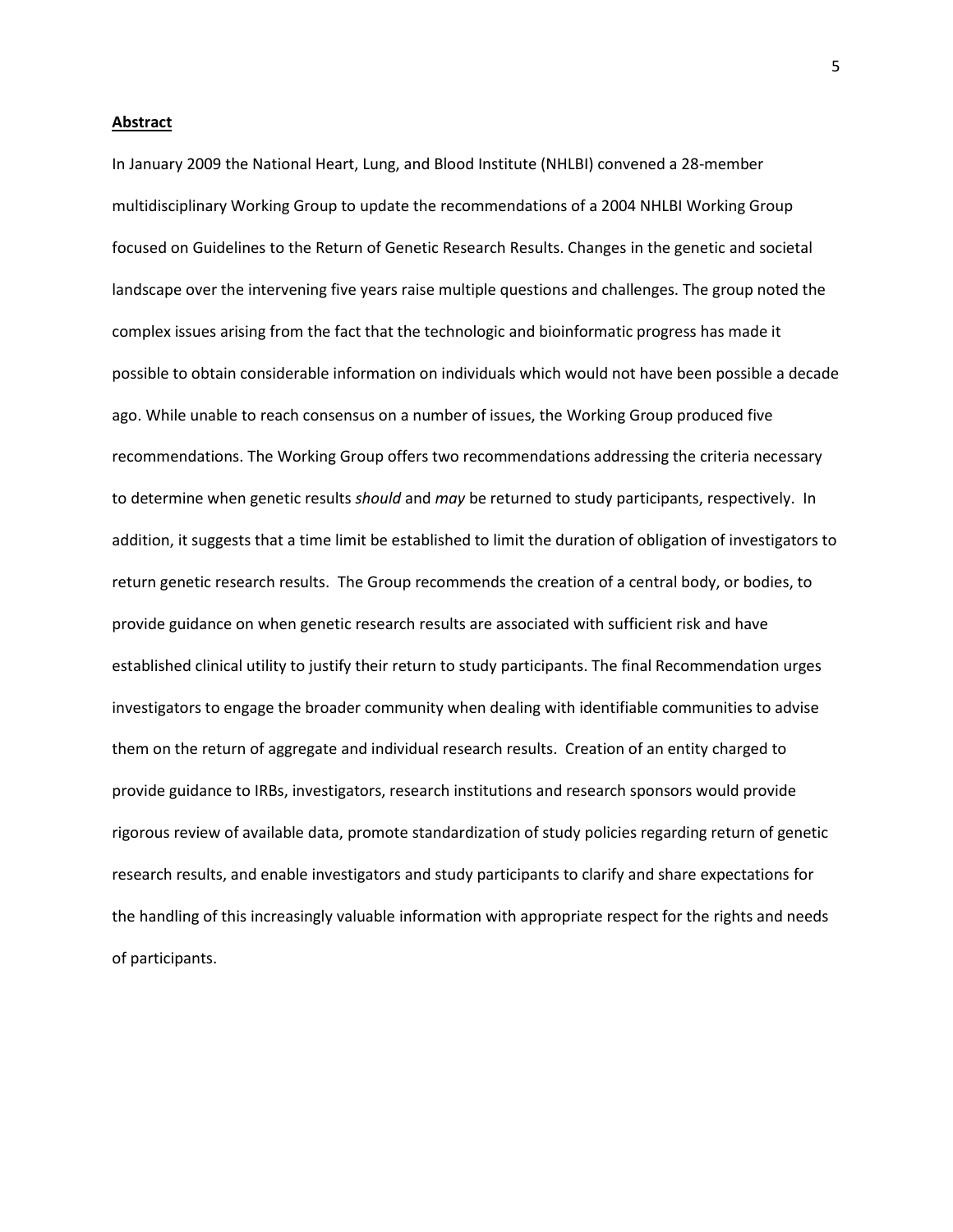**Introduction**

In 2004, the National Heart, Lung, and Blood Institute (NHLBI) convened a Working Group that led to the publication of a conference report and recommendations on returning genetic research results to research participants [1]. In the intervening period the world of genetics has changed dramatically [2-4]. High-throughput technologies have been developed, whole genome sequencing is a reality, additional "omics" measures are now available, and wide data sharing among investigators is expected. Individual genetic results and incidental findings are now distinguished from aggregate results. The appropriateness of returning aggregate results to participants in studies is generally supported in the scientific community, although mechanisms for implementing this process are poorly developed. However, debate continues over when, how and who should return individual results [5-22] to participants. Researchers are finding that many study participants wish to receive individual research results [23-25] and direct-to-consumer (DTC) companies are making genotyping available to consumers at steadily decreasing prices [26,27], with widely variable interpretations of the implications of those individual data. It thus became clear that the recommendations of the 2004 Working Group needed to be reexamined to reflect this rapidly changing landscape.

#### **Methods**

An NHLBI planning committee determined the agenda for a 2-day, January 2009 invitational workshop and invited potential participants. It recommended working group members based on their publications and expertise in relevant disciplines. Of the 40 invitees to the workshop, 11 were unable to attend, and one declined participation. Twenty-eight individuals drawn from 14 states and the District of Columbia accepted the invitation. This group provided expertise in population genetics, laboratory genetics, genomics, statistical genetics, epidemiology, medical genetics, bioethics, genetic counseling, law, public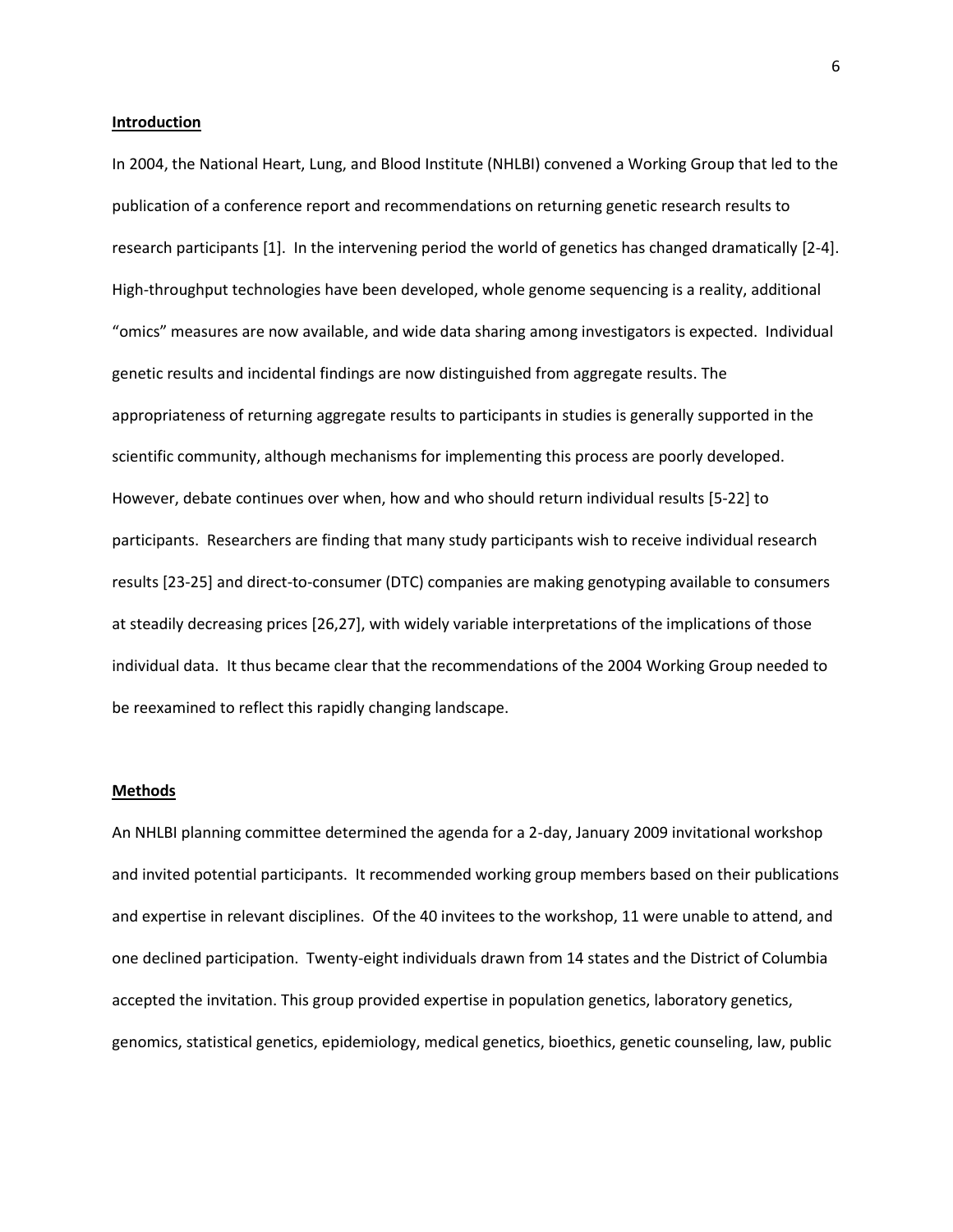policy, and patient advocacy. Twenty-seven workshop participants were U.S. experts, one was Canadian, and the focus was on U.S. policy.

The workshop agenda focused on presentations and discussion. Subsequent to the workshop, extensive discussions revealed significant diversity of opinions. The strengths of the process were the involvement of leading thinkers and researchers on return of results and incidental findings, disciplinary diversity, geographic diversity, and extended time and communication to finalize recommendations. The weaknesses were a single meeting with rest of the deliberation electronic, and limited empirical data upon which to base recommendations.

#### **Charge to the Working Group**

The Working Group was tasked with questions of whether individual genetic results should ever be returned to study participants, and if so, what type of results, when should they be returned, and how should they be returned.

#### **Working Group Recommendations**

**Recommendation 1: Individual genetic results should be offered to study participants in a timely manner if they meet all of the following criteria:**

- **a. The genetic finding has important health implications for the participant and the associated risks are established and substantial.**
- **b. The genetic finding is actionable, that is, there are established therapeutic or preventive interventions or other available actions that have the potential to change the clinical course of the disease.**
- **c. The test is analytically valid and the disclosure plan complies with all applicable laws.**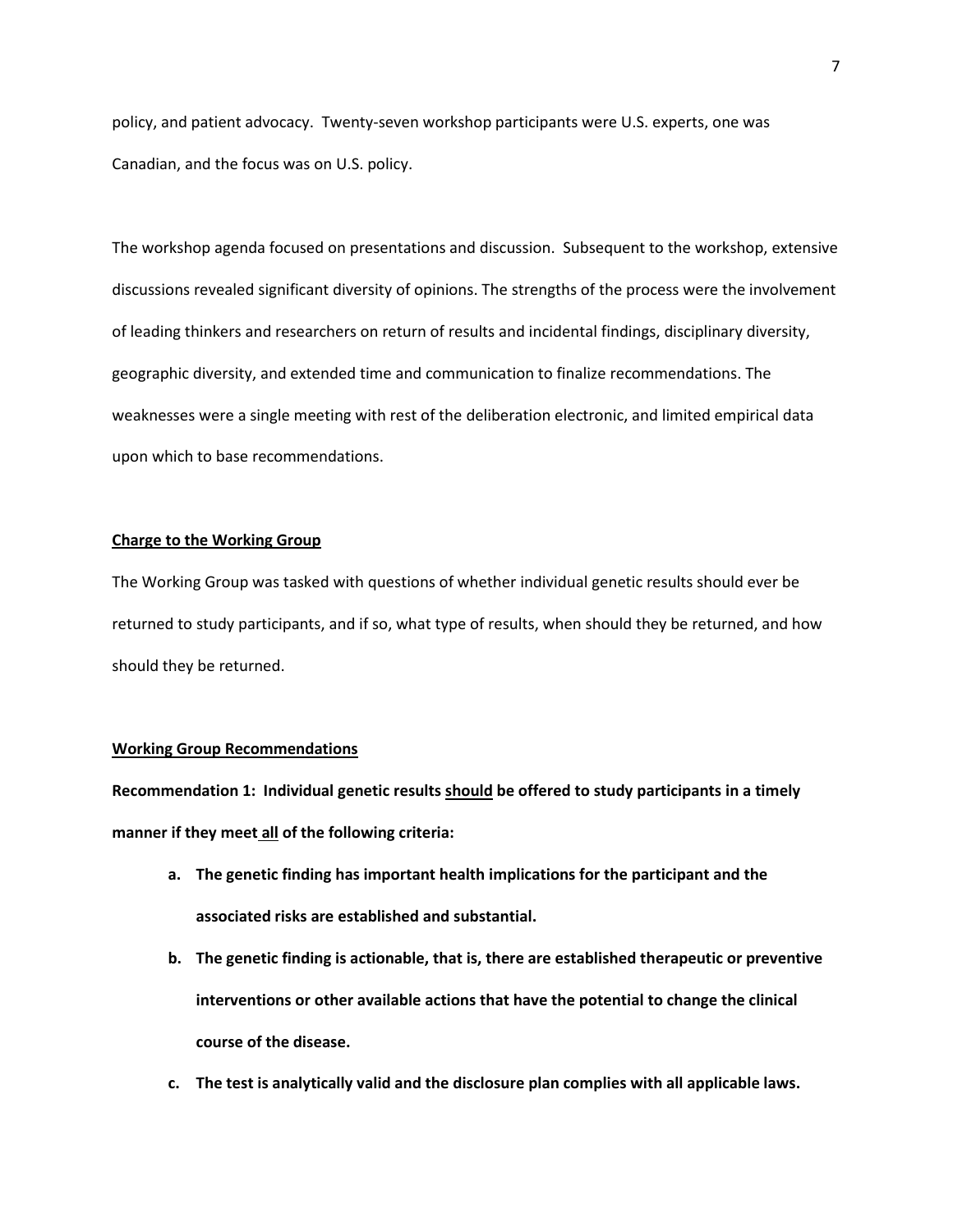**d. During the informed consent process or subsequently, the study participant has opted to receive his/her individual genetic results.**

The multiple criteria described in Recommendation 1 are summarized in Figure 1. Figure 1 first establ**i**shes that informed consent has been obtained and that the study participant's identity and contact information are available. If not, as is the case in anonymous studies and secondary data analyses that provide no means of re-identifying participants, then return of individual results (RoR) is not required.

When contact information is available, the decision to return individual results depends on the nature of the research findings. The research results must have important health implications and be associated with established and substantial risk. Although the 2004 Workshop included an example of significant risk as a relative risk exceeding 2.0, the 2009 Working Group concluded that no firm threshold of risk can be designated, as the importance of genetic information to study participants will depend on both the magnitude of the risk and its consequences. Investigators should consult with available participants in their studies and work with their IRBs to establish what findings are of sufficient health importance that they should be returned. We also recommend below the creation of a central advisory body to provide guidance on decisions about RoR (See Recommendation 3).

In addition to established and substantial risk, the recommendation that RoR *should* occur also requires that the genetic finding must be actionable. Actionable means that disclosure has the potential to lead to an improved health outcome; there must be established therapeutic or preventive interventions available or other available actions that may change the course of disease. Actionable may include

8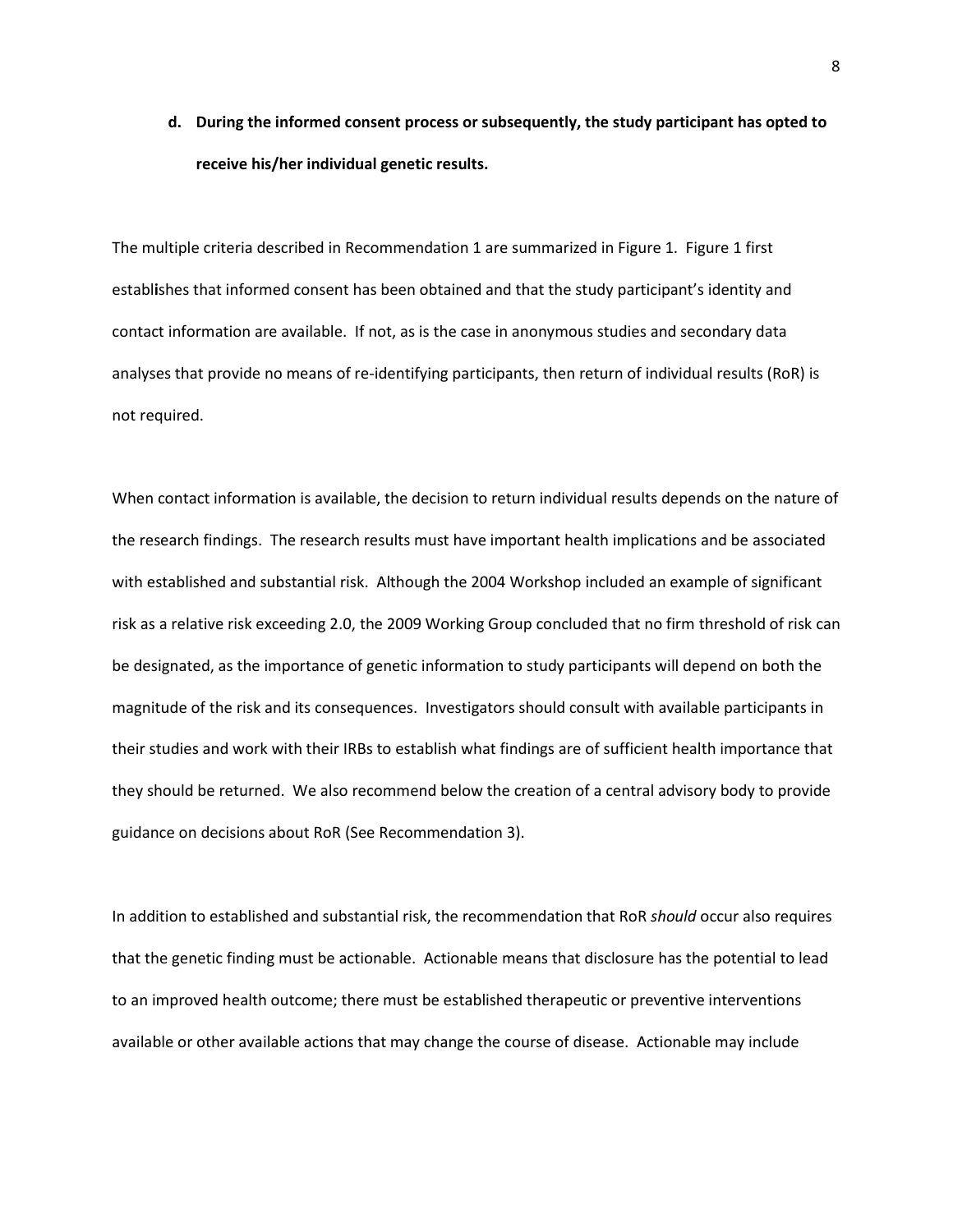surveillance and interventions to improve clinical course, such as by delaying onset, leading to earlier diagnosis, increasing likelihood of less burdensome disease, or expanding treatment options.

Researchers should consider prospectively whether their study has potential to yield individual research results of clinical importance and describe plans for RoR in consent forms and processes. In this case, participants should be given the opportunity to opt-in or opt-out of RoR. However, not all informed consent documents will mention the return of individual genetic results (particularly for studies in which sample collections were done long ago); in these situations, researchers should consult with their IRB regarding the appropriateness of communicating individual RoR when reliable contact information is available and the result is of high clinical importance.

While the Working Group was highly supportive of the right of study participants to opt-out of receiving genetic results, some Working Group members argued there may be exceptional circumstances where the evidence of potential harm is clear, the magnitude of potential harm is so great, and the potential for reducing the harm associated with the finding is so compelling that the Principal Investigator should confer with the IRB on whether there is an ethical basis to override the wishes of the participant. Other members of the Working Group felt that overriding study participants' opt-out decision should not be allowed, as this action does not respect the wishes of the study participants, who may opt out for strongly-held reasons. Because of the strong arguments in favor of respecting research participant choices and the lack of consensus in our group on overriding the participant's decision in some circumstances, we recommend that when the participant has opted-in or opted-out of receiving results, the investigators honor that decision; when the informed consent is silent, consultation with the IRB on possible options is recommended.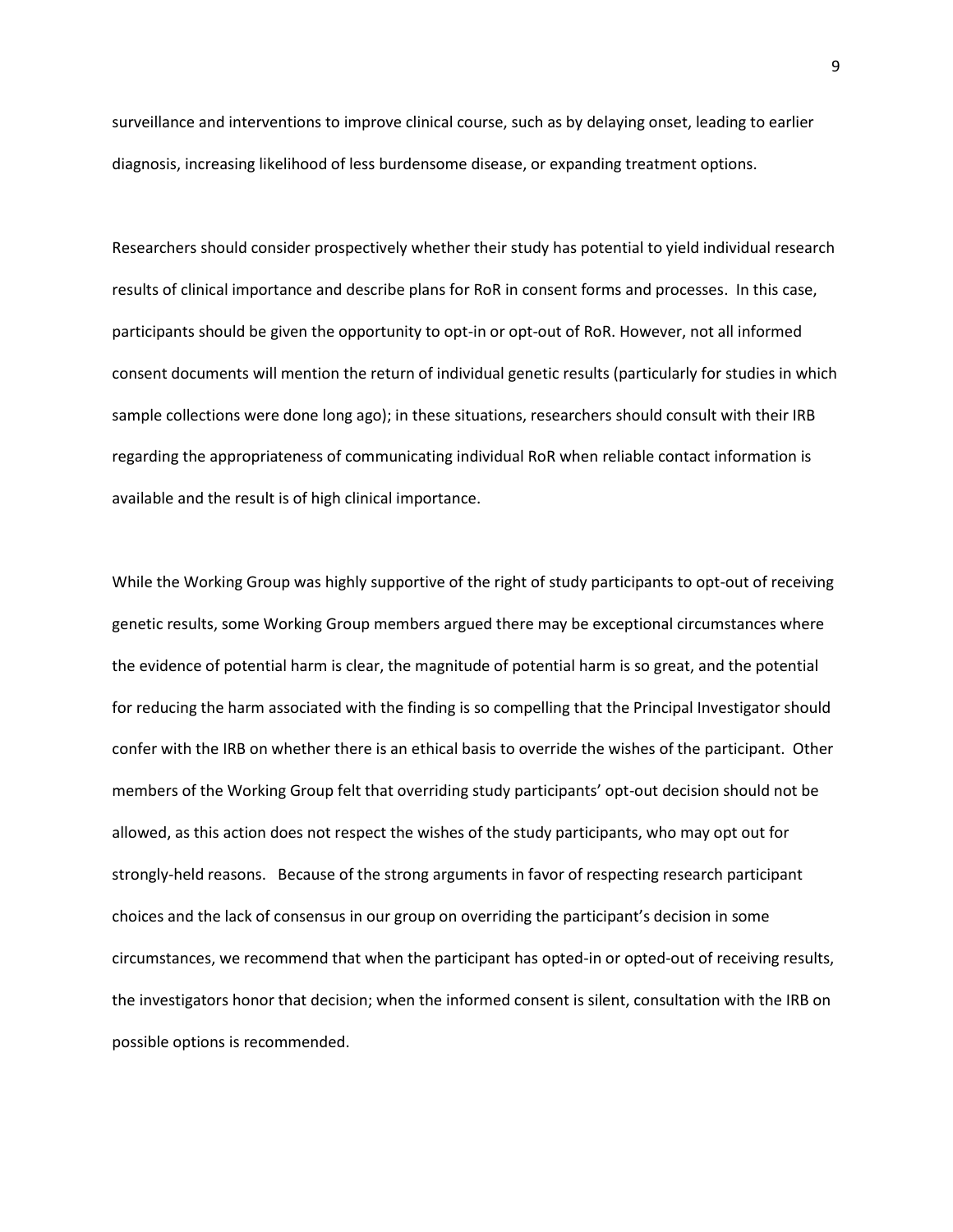Finally, the test must demonstrate analytic validity and the disclosure plan must comply with all applicable laws. This criterion is not straightforward. In the United States, CLIA certification is required for all laboratories testing human samples for patient care. The Centers for Medicare & Medicaid Services (CMS) is the agency that administers CLIA. According to CMS, research labs are exempt except as defined in 42 CFR § 493.3 b(2) as follows: "It [CLIA] applies to research laboratories as well if they report patient-specific results for the diagnosis, prevention or treatment of any disease or impairment of, or the assessment of the health of, individual patients." [28] Working Group members disagreed on the interpretation of what constitutes compliance with the CLIA regulations for the return of research results in genetics studies. This is a high impact issue because sample handling in research studies may not conform to CLIA standards, many research laboratories are not CLIA-certified, newer tests may not be available from CLIA-certified labs, and many existing biobanks and current studies do not use CLIAcertified labs. Some members of the Working Group felt that a regulatory requirement for use of CLIAcertified labs is counter to the ethical obligation of investigators to disclose to study participants information the researchers possess that would be beneficial to those participants, even though the information is not from a CLIA-certified lab. They also argued that results from labs that are not CLIAcertified can still have analytic validity and may be returned by investigators if clearly labeled as research results and accompanied with a warning that the results should not be used for clinical decisions until they are confirmed in a CLIA-certified lab. Then a study participant and his/her physician can take the appropriate next steps as they see fit. This approach would have the added benefit of drawing a line between information generated in research and information generated in the clinical context to guide clinical decisions. However, it is not clear that CMS in interpreting and administering the CLIA regulations will allow this interpretation. Other members of the group felt that it was important for all individual results that were returned to participants to come from a CLIA-certified lab because the CLIAspecified processes offered significant potential benefits to participants (primarily in the realm of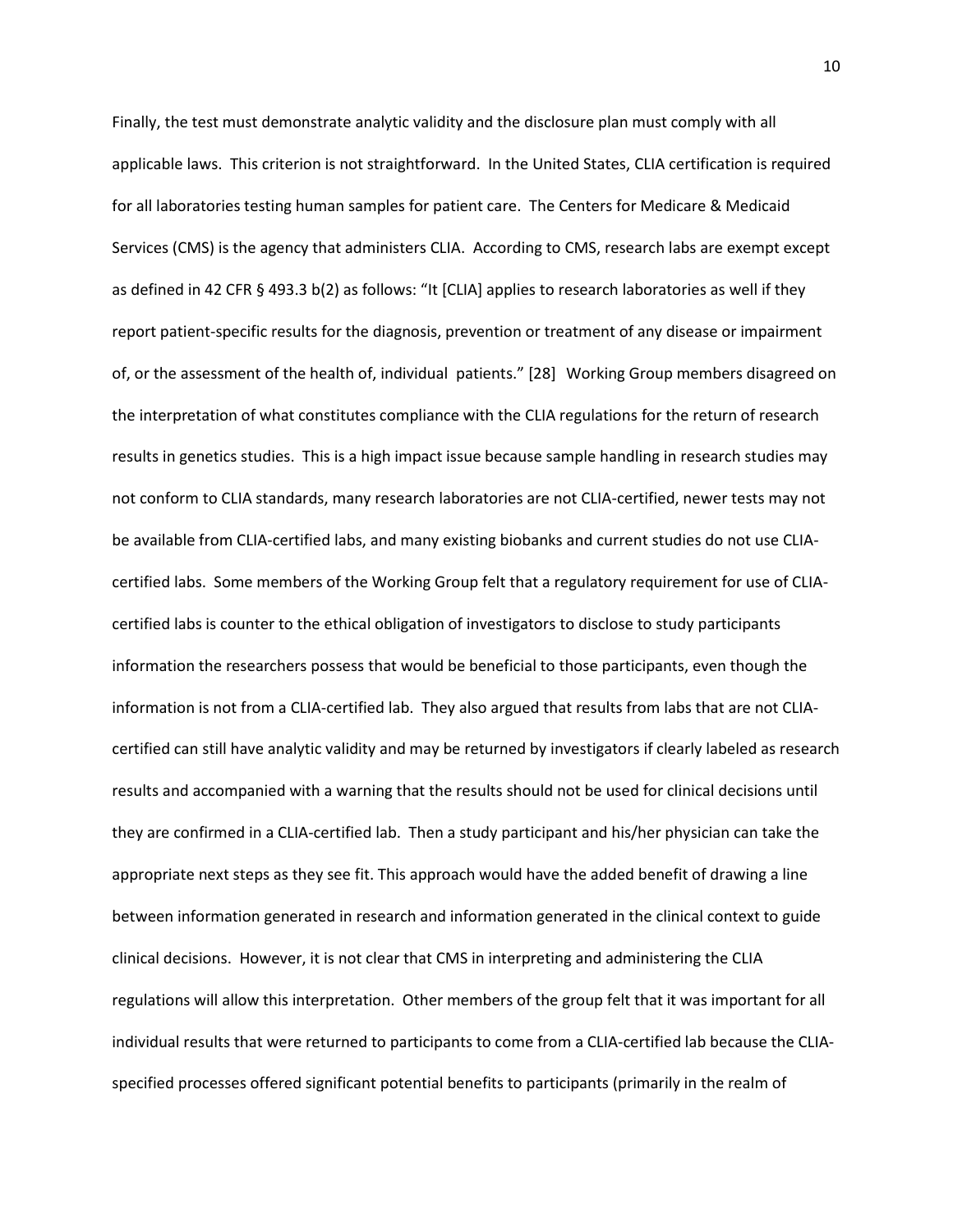analytic validity and reduced risk of returning results to the wrong person), and that use of a CLIAcertified lab was practicable in nearly all circumstances. Because of the controversy surrounding this issue, the Working Group encourages those making, interpreting, and implementing CLIA policies to revisit and clarify them for research studies in a process that ensures broad input from the research community.

The Working Group recommendation calls for compliance with "applicable laws." We do not attempt here to resolve the legal question of whether research labs that are not CLIA-certified may return individual research results. Pending further legal clarification, researchers planning new studies should consider either using a CLIA-certified lab initially, or planning to confirm results in a CLIA-certified lab, if there is any expectation of identifying variants that will be of clinical importance to the study participants.

**Recommendation 2: A researcher's obligation to return individual research results to a study participant should not ordinarily extend beyond study funding. Even in the case where investigators have access to alternate funds, investigators may, but should not be expected to, return results beyond the termination of research funding.** 

In practical terms, investigators cannot maintain an open-ended commitment to return results and thus should plan to have the results provided before the end of the operating grant period. When funding for a project ends, investigators may no longer have the resources to maintain or re-initiate contact with participants even though the researchers may continue to publish or complete work from the data set. This recommendation suggests that investigators (and funders) make available sufficient resources to implement RoR during the award period. Researchers should make clear to study participants during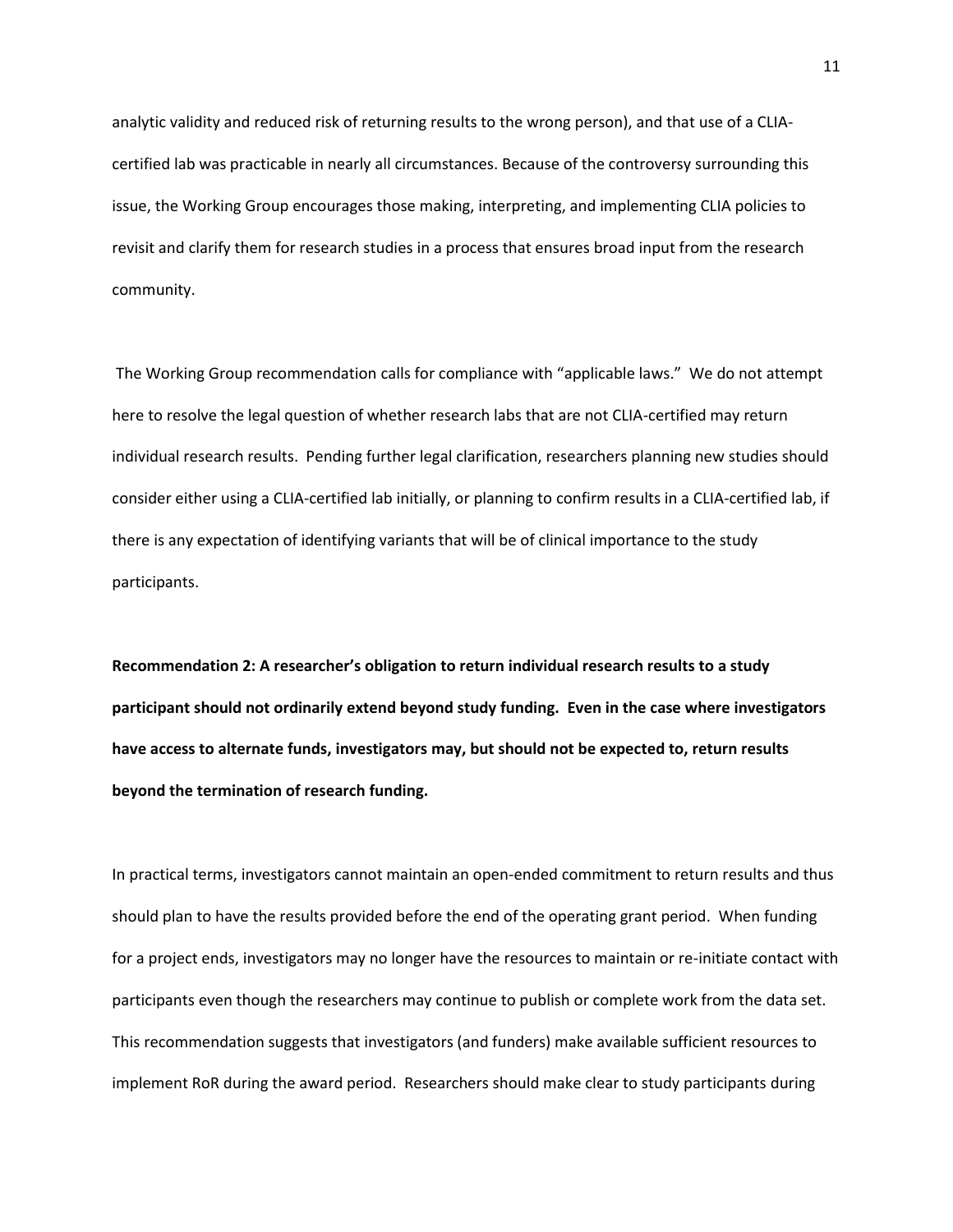the informed consent process that individual research results will ordinarily not be returned after the award period ends. The Working Group concluded that if an investigator is able to return genetic research results after the research funding is exhausted, this is acceptable but not obligatory.

There is one important exception to this limitation. For studies in which an investigator also serves as the clinical care provider to a research participant, the investigator-clinician may be obligated to provide clinically relevant information in his/her possession to the patient even if funding has expired.

**Recommendation 3: For consistency and rigor, an independent, national central advisory committee should be established to review evidence for genetic risk factors to offer guidance to investigators, research institutions, and IRBs regarding when a genetic result is well enough understood and has sufficiently serious clinical implications to justify an obligation to return genetic research results to study participants.**

Having a central body generate guidance on what is reportable in genetic studies would provide an opportunity for broad stakeholder input, allow a more consistent approach across research studies, and provide credible guidance for researchers and IRBs. However, guidance from the central body should be advisory, not mandatory, to allow local consideration by IRBs, institutions conducting research, community members, and researchers themselves. IRBs are local by their nature in order to reflect contextual and community factors that may be highly relevant to decision making. Moreover, research is an institutional responsibility. Local control of data or data access may be uniquely important in some studies (e.g., studies involving American Indian or Alaska Native people), and the demands of a community engagement approach may be difficult to reconcile with mandates from an external and farremoved central body.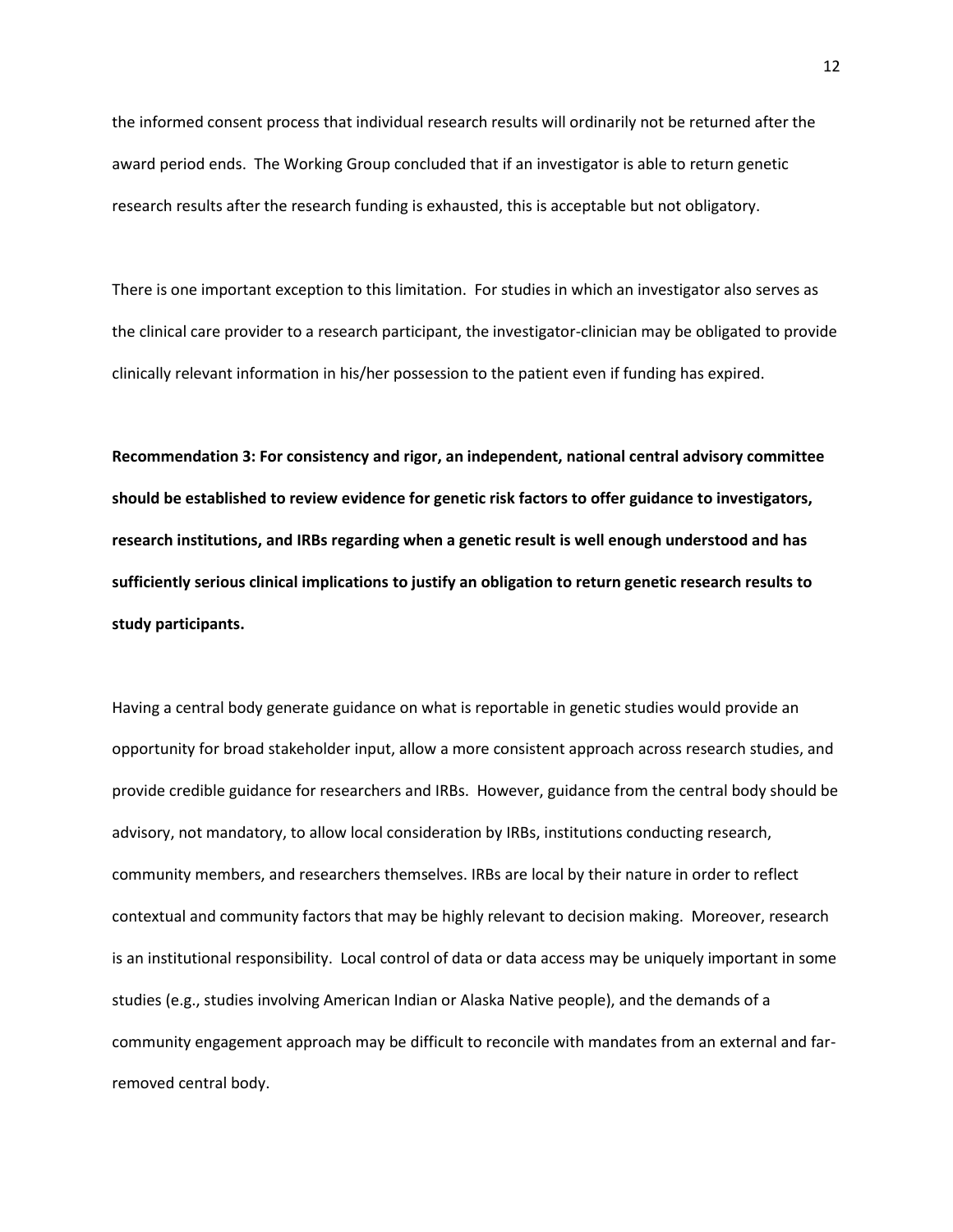The Working Group recommended the creation of a central body to evaluate and provide guidance on RoR using a deliberative process with input from all stakeholders, high-quality synthesis of scientific evidence, and consistent application across studies. The central body should transparently and regularly review its conclusions as new information emerges about the validity and clinical utility (including actionability) of various genetic data. In addition, the advisory body may advise on what results the researcher *may* choose to return, as addressed in our Recommendation 4 below. Resources to assist a central advisory committee already exist (see Table 1) and could be harnessed to make a central body a reality.

**Recommendation 4: Investigators may choose to return individual genetic results to study participants if the criteria for an obligation to return results are not satisfied (see Recommendation 1) but all of the following apply:**

- **a. The investigator has concluded that the potential benefits of disclosure outweigh the risks from the participant's perspective.**
- **b. The investigator's Institutional Review Board (IRB) has approved the disclosure plan.**
- **c. The test is analytically valid and the disclosure plan complies with all applicable laws.**
- **d. During the informed consent process or subsequently, the study participant has opted to receive his/her individual genetic results.**

Researchers may choose to return individual results related to reproductive risks, personal meaning or utility, or health risks in select circumstances when the criteria for an obligation to return individual results are not met (see Recommendation 1). Participants who agree to return of their genetic research results may be provided individual results, depending on the judgment of the investigative team and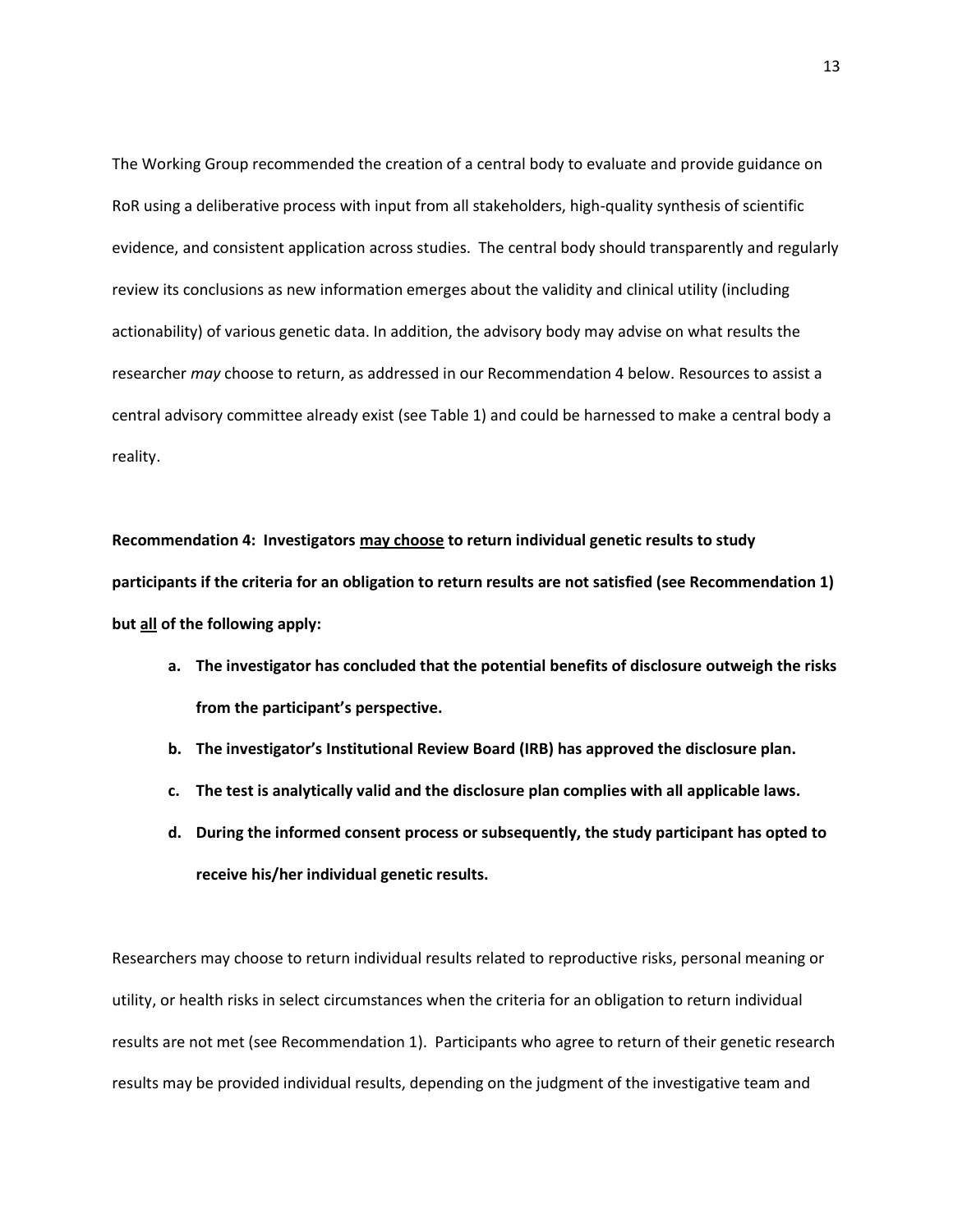approval of the IRB. The investigators and IRB may consider any guidance from a central advisory committee (as discussed in Recommendation 3) on options to return results beyond those the researcher is obligated to return. Dissenting members of the Working Group felt that results should not be returned solely based on personal meaning to the participant because assessment of personal meaning to the study participants is difficult, if not impossible, and providing personal meaning is not the role of researchers. However, they recognized that if a focus of the research is to study the personal meaning of results then RoR based on personal meaning would be acceptable.

# **Recommendation 5: Investigators conducting research with identifiable communities should engage the community on the return of aggregate and/or individual research results.**

Community advisory boards or other mechanisms of community engagement may be particularly useful for input into how RoR is addressed in the consent process and how results are returned [29,30]. They may be helpful in shaping consent documents to achieve the proper reading level and conceptual presentation, and with inclusion of illustrations that are meaningful to the targeted community in the process of informed consent. They may also help facilitate community input, identify supporting resources, and build trust that would make the study results more acceptable and the RoR more effective.

#### **Discussion**

The primary focus of the 2009 NHLBI Working Group was to update the 2004 Working Group Recommendations to refine guidance on the return of individual research results that strikes an appropriate balance among several compelling goals: the protection/respect of research volunteers, the increasing potential for genetic research findings to affect patient care, and the practical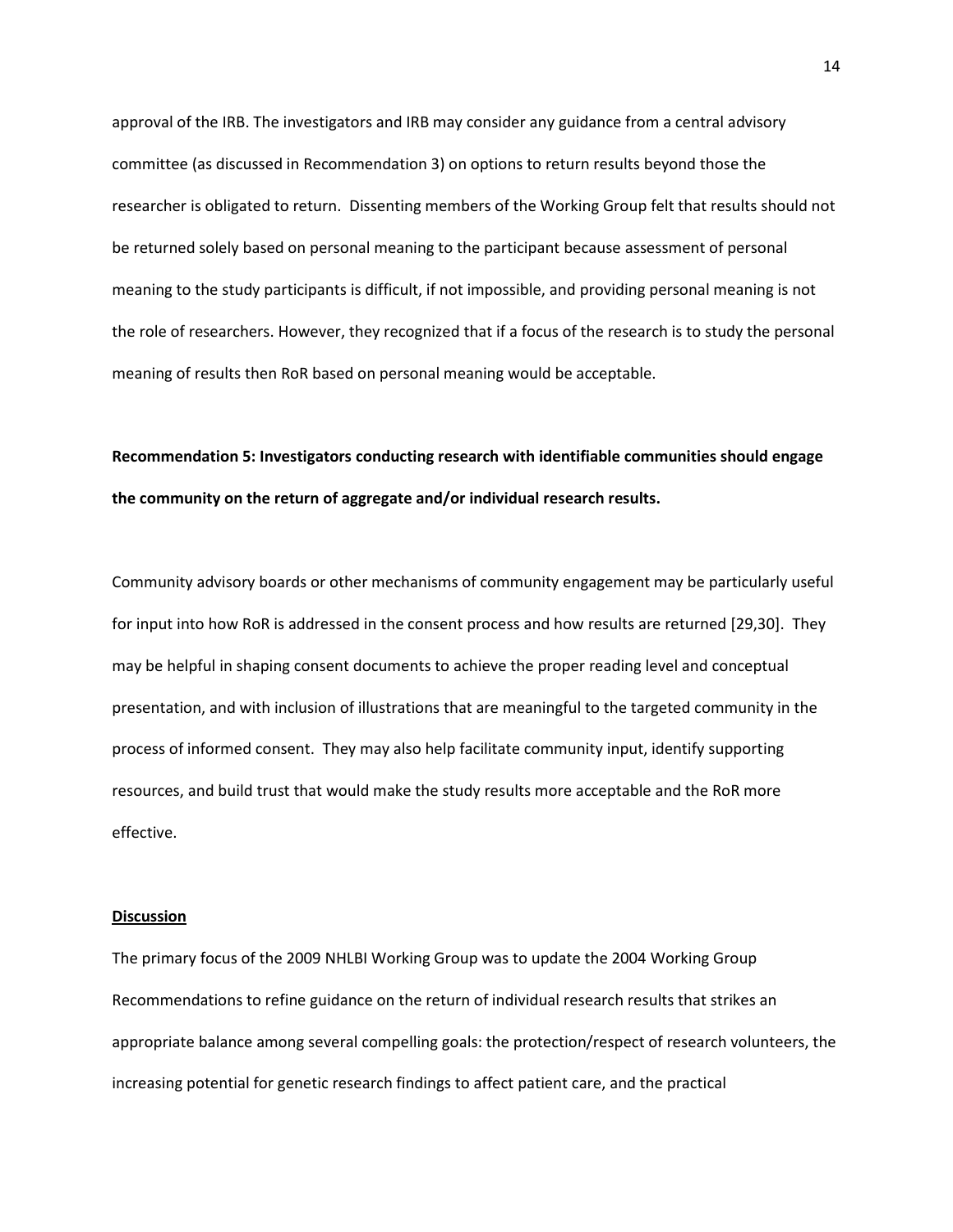limitations/constraints facing investigators conducting these studies. The 2009 NHLBI Working Group produced 5 recommendations reflecting, in part, the continuing durability of many of the 14 recommendations from the 2004 Working Group.

Recommendations 1 and 4 address the criteria for when individual research results *should* and *may* be returned, respectively. Recommendation 1 is less specific than the 2004 Working Group recommendations in not giving an example of a threshold for relative risk in order to define results with substantial risk; instead we recognize the need to evaluate both the size and nature of the risk. Recommendation 1 also requires that the study participant has opted to receive his/her individual research results. Recommendations 1 and 4 require compliance with all applicable laws while avoiding specific reference to CLIA regulations. The Working Group felt that this topic needed to be revisited by policymakers with input from the research community. When the criteria for Recommendation 1 are not met, results may be returned if they comply with the criteria in Recommendation 4. The bar is purposely set high for the obligation to return genetic research results to study participants. While many results may not now meet the criteria in Recommendation 1, the Working Group expected that increasing funding for genetic research will lead to more genetic findings meeting these criteria.

Recommendation 2 provides a new recommendation compared to the 2004 Working Group report, but simply formalizes what was described in the text of the 2004 paper that investigators have no obligation to return results after funding for a study has terminated.

Recommendation 3 strives to harmonize approaches across research agencies, professional organizations, IRBs, institutions, investigators, and sponsors, by recommending a central advisory committee to provide scientifically-based, timely and consistent guidance to the latter entities on what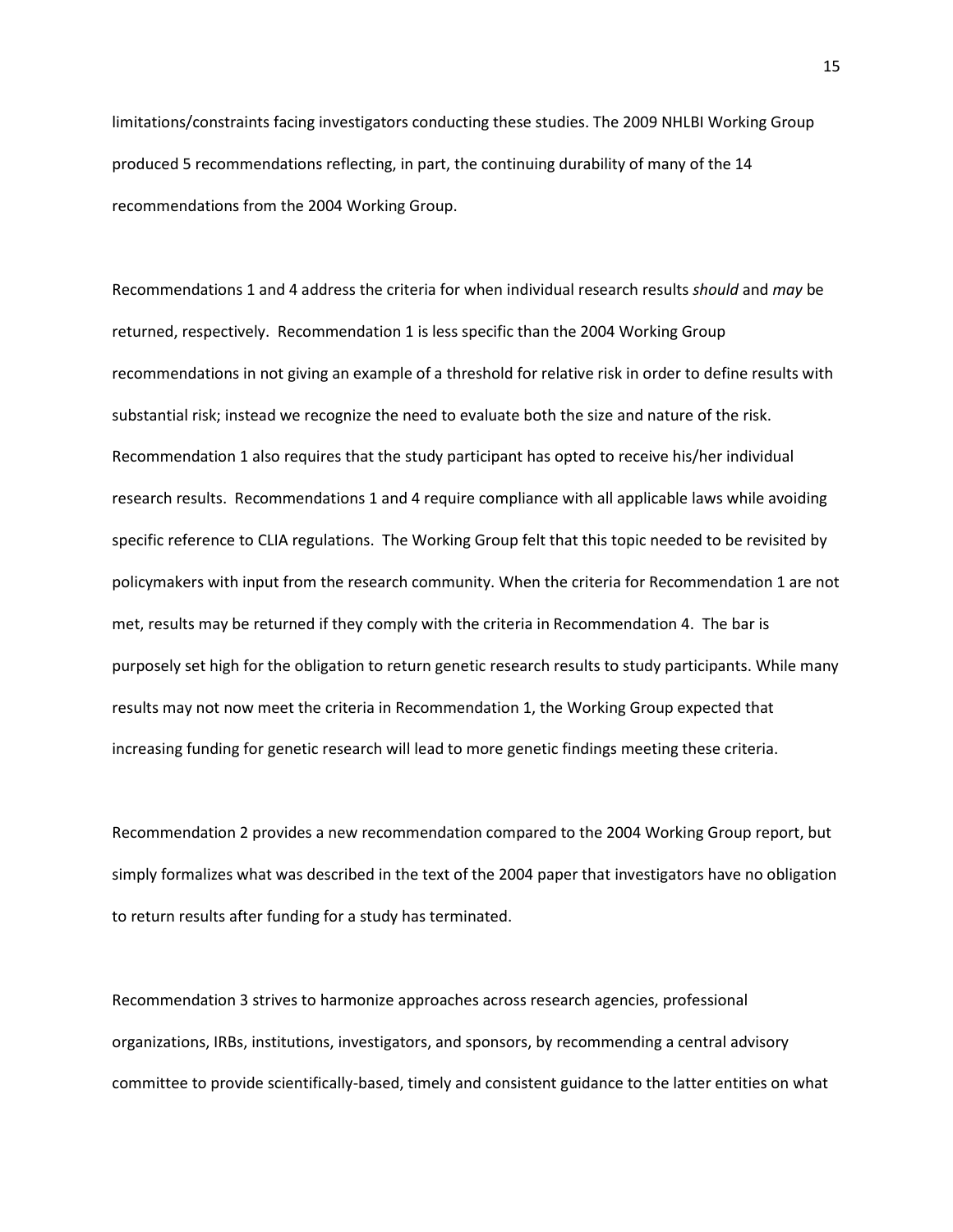genetic results are appropriate for return to research participants. Finally, Recommendation 5 recognizes the need for community input to clarify the perspectives, needs and expectations of the community and to optimize the approach to returning research results.

It should be noted that these recommendations reemphasize the key role of the IRB in many of the decisions related to the return of genetic research results. This will surely add to the burden of IRBs. There will be a growing need for guidance, resources, and education, particularly genetics expertise on IRBs; geneticists must recognize their obligation to assume that responsibility. Complementary mechanisms to support IRBs may also be needed, such as the creation of a central advisory committee (see Recommendation 3) or local community advisory boards (see Recommendation 5).

The fast pace of progress established in genetic research has put many investigators in an awkward position of wanting to do the "right thing" regarding return of individual genetic research results but not really understanding what the right thing is. It is the hope of the Working Group that these recommendations will provide guidance on a number of difficult issues. Undoubtedly, this area will need to be revisited again in the future as the landscape continues to change, genetic research continues to mature, and new technologies emerge.

**Disclaimer:** The views expressed in this paper are the views of the authors and do not necessarily represent the views or opinions of the National Heart, Lung, and Blood Institute, the National Institutes of Health, or other institutions with which the coauthors are affiliated.

**Acknowledgements:** The authors acknowledge the members of the Working Group Planning Committee: Weiniu Gan, Alan Michelson, Dina Paltoo, George Papanicolaou, and Phyliss Sholinsky.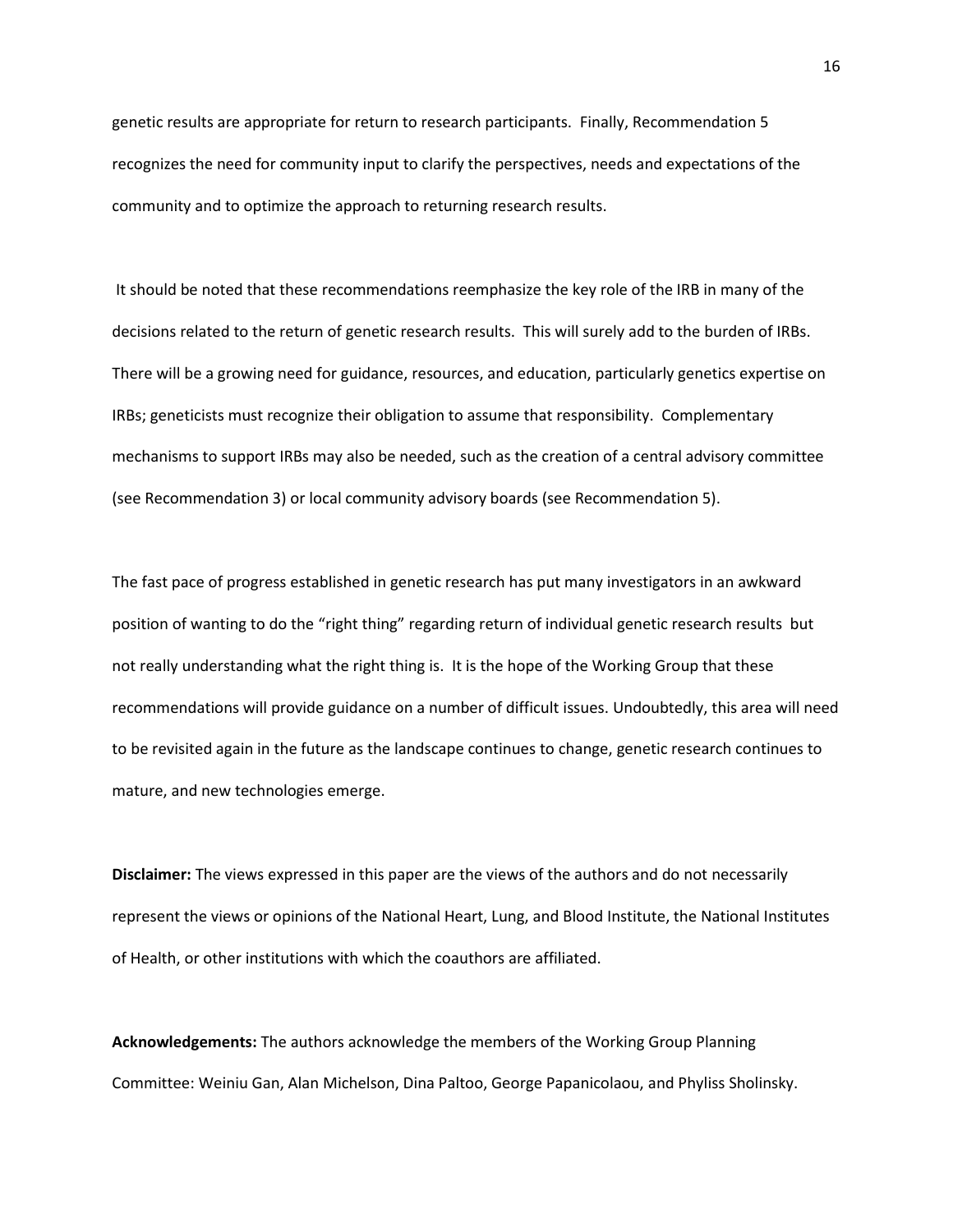#### **References**

- 1. Bookman EB, Langhorne AA, Eckfeldt JH, Glass KC, Jarvik GP, et al. (2006) Reporting genetic results in research studies: summary and recommendations of an NHLBI Working Group. *Am J Med Genet* Part A 140A: 1033-1040.
- 2. Hunter DJ, Khoury MJ, Drazen JM (2008) Letting the genome out of the bottle will we get our wish? *N Eng J Med* 358: 105-107.
- 3. Caulfield T, McGuire AL, Cho M, Buchanan JA, Burgess MM, et al. (2008) Research ethics recommendations for whole-genome research: consensus statement. *PLoS Biol* 6(3):e73. Doi: 10.1371/journal.pbio.0060073.
- 4. Greely HT (2007) The uneasy ethical and legal underpinnings of large-scale genomic biobanks. *Annu Rev Genom Human Genet* 8: 343-364.
- 5. Beskow LM, Burke W, Merz JF, Barr PA, Terry S, et al. (2001) Informed consent for population-based research involving genetics. *JAMA* 186 (18): 2315-2321.
- 6. Murphy j, Scott J, Kaufman D, Geller G, LeRoy L, et al. (2008) Public expectations for return of results from large-cohort genetic research. *Am J Bioeth* 8(11): 36-43.
- 7. Fernandez CV, Kodish E, Weijer C (2003) Informing study participants of research results: an ethical imperative. *IRB* 25(3); 12-19.
- 8. Knoppers BM, Joly Y, Simard J, Durocher F (2006) The emergence of an ethical duty to disclose genetic research results: international perspectives. *Eur J Hum Genet* 14: 1170-1178.
- 9. Shalowitz D, Miller FG (2008) Communicating the results of clinical research to participants: attitudes, practices and future directions. *PLoS Med* 5(5):e91.doi:10.1371/journal.pmed.0050091.
- 10. Ravitsky V, Wilfond BS (2006) Disclosing individual genetic results to research participants. *Am J Bioethics* 6(6): 8-17.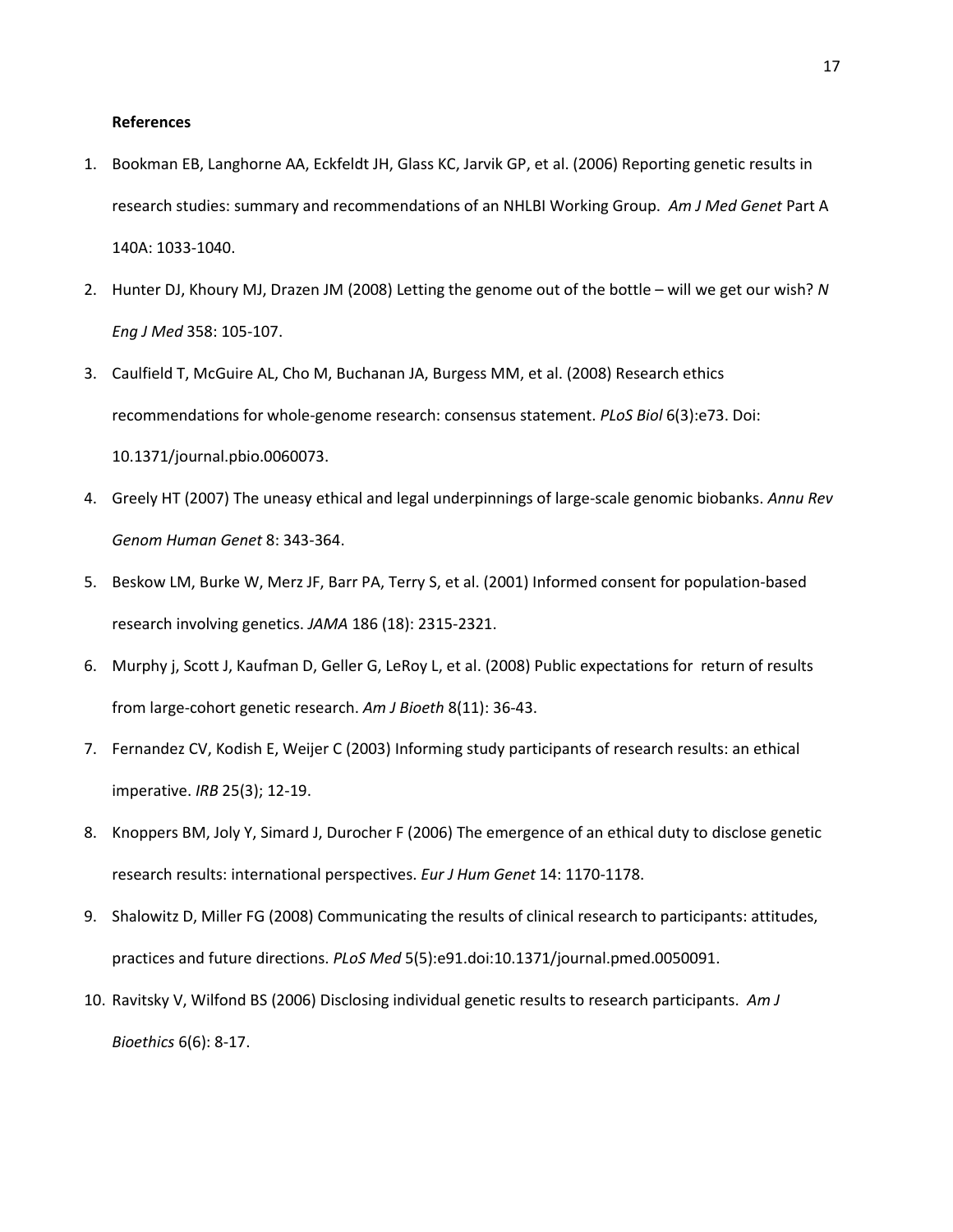- 11. Pullman D, Hodgkinson K (2006) Genetic knowledge and moral responsibility: ambiguity at the interface of genetic research and clinical practice. *Clin Genet* 69: 199-203.
- 12. Shalowitz D, Miller FG (2005) Disclosing individual results of clinical research: implications for respect for participants. *JAMA* 294(6): 737-740.
- 13. Renegar G, Webster CJ, Stuerzebecher S, Harty L, Ide SE, et al. (2006) Returning genetic research results to individuals: points-to-consider. *Bioethics* 20(1): 24-36.
- 14. Clayton EW, Ross LF (2007) Implications of disclosing individual results of clinical research. Letter in *JAMA* 295(1): 37-38.
- 15. Miller FA, Christensen R, Giacomini M, Robert JS. Duty to disclose what? (2006) Querying the putative obligation to return research results to participants. *J Med Ethics* 34: 210-213.
- 16. Haga SB, Beskow LM (2008) Ethical, legal, and social implications of biobanks for genetics research. *Advances in Genetics* 60: 505-44.
- 17. Beskow LM, Burke W (2010) Offering individual genetic research results: context matters. *Sci Transl Med.* 2(38):38cm20.
- 18. McNeil SD, Fernandez CV (2007) Attitudes of research ethics board chairs towards disclosure of research results to participants: results of a national survey. *J Med Ethics* 33: 549-553.
- 19. Kohane IS, Mandl KD, Taylor PL, Holm IA, Nigrin DJ, et al. (2007) Reestablishing the researcher-patient compact. *Science* 316: 836-837.
- 20. Kohane IS, Masys DR, Altman RB (2006) The incidentalome: a threat to genomic medicine. *JAMA* 296: 212-215.
- 21. Wolf SM, Lawrenz FP, Helson CA, Kahn JP, Cho MK, et al. (2008) Managing incidental findings in human subjects research: analysis and recommendations. *J Law Med & Ethics* 36(2): 2-31.
- 22. Clayton EW (2008) Incidental findings in genetics research using archived DNA. *J Law Med & Ethics* 36(2): 286-291.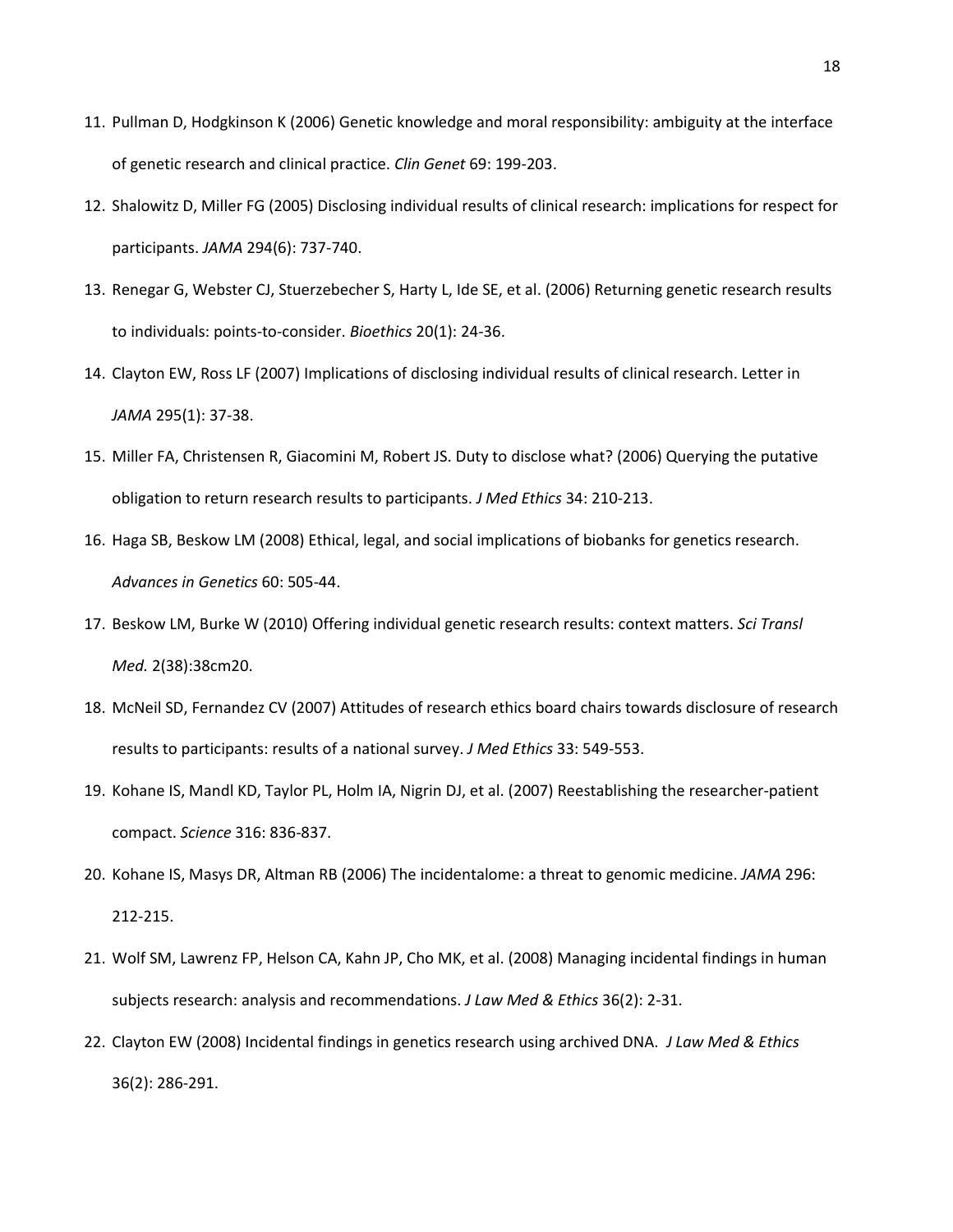- 23. Kaufman D, Murphy J, Scott J, Hudson K (2008) Subject matter: a survey of public opinions about a large genetic cohort study. *Genet Med* 10(11): 831-839.
- 24. Sharp RR, Foster MW (2006) Clinical utility and full disclosure of genetic results to research participants. *Am J Bioeth* 6(6): 42-44.
- 25. Schulz CJ, Riddle MP, Valdimirsdottir HB, Abramson DH, Sklar CA (2003) Impact on survivors of retinoblastoma when informed of study results on risk of second cancers. *Med Pediatr Oncol* 41: 36-43.
- 26. Marietta C, McGuire AL (2009) Direct-to-consumer genetic testing: is it the practice of medicine. *J Law Med & Ethics* 37(2): 369-374.
- 27. Evans JP, Green JC (2009) Direct to consumer genetic testing: avoiding a culture war. *Genet Med* 11(8): 568-569.
- 28. Chen B, Gagnon M, Shahangian S, Anderson NL, Howerton DA, et al. (2009) Centers for Disease Control and Prevention (CDC). Good laboratory practices for molecular genetic testing for heritable diseases and conditions*. MMWR Recomm Rep* 58(RR-6):1-37; quiz CE1-4.
- 29. Ross LF, Loup A, Nelson RM, Botkin JR, Kost R, et al. (2010) Human subjects protections in communityengaged research: a research ethics framework. *J Empir Res Hum Res Ethics*. 5(1): 5-17.
- 30. Sharp RR, Foster MW (2007) Grappling with groups: protecting collective interests in biomedical research. *J Med Philos*. 32(4): 321-37.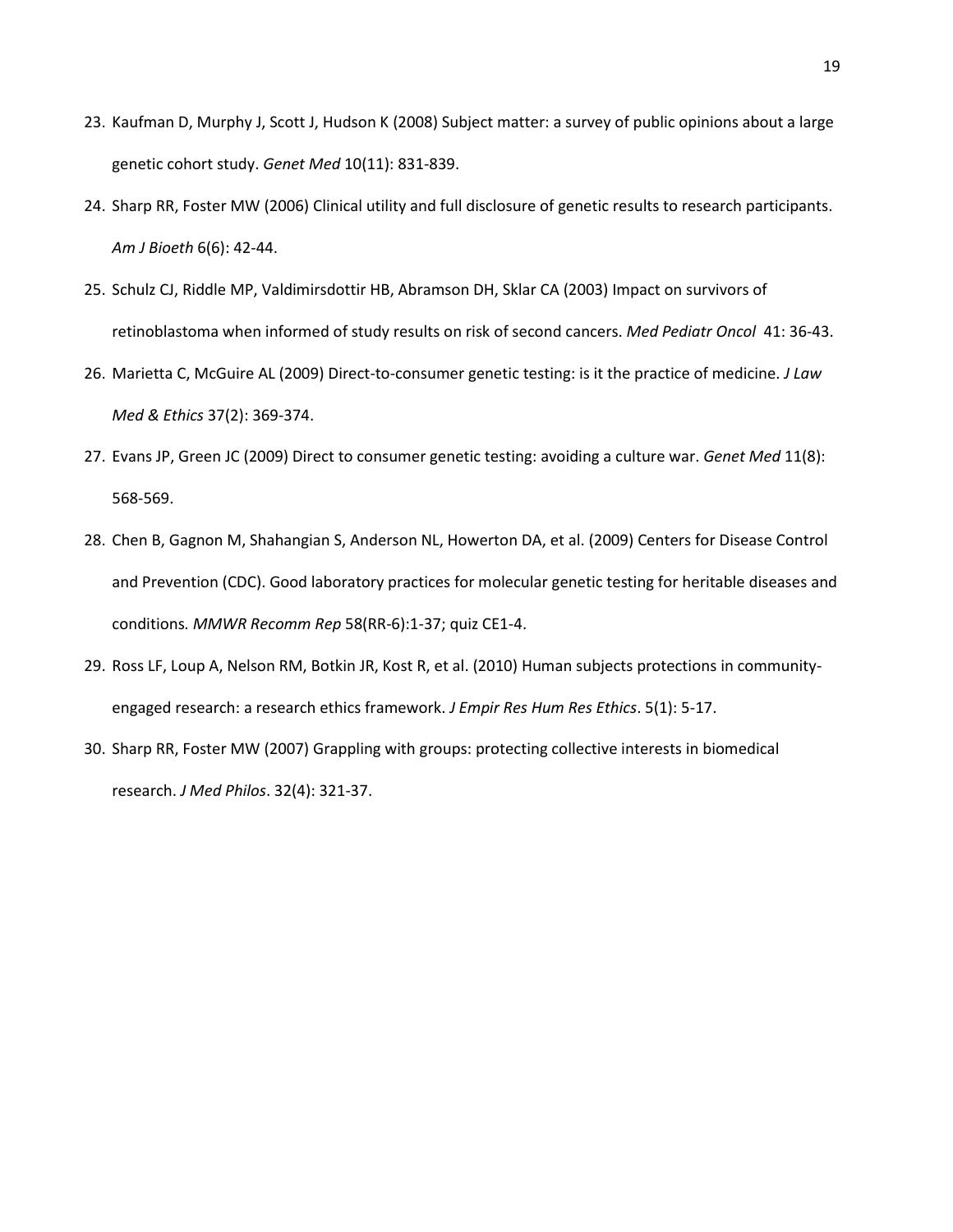## **Figure 1. Decision Flow Diagram on the Return of Individual Genetic Research Results to Study Participants**

Decision Flow Diagram to Determine whether and to What Extent Individual Genetic Research Results Should be Returned to Study Participants (see Recommendation 1)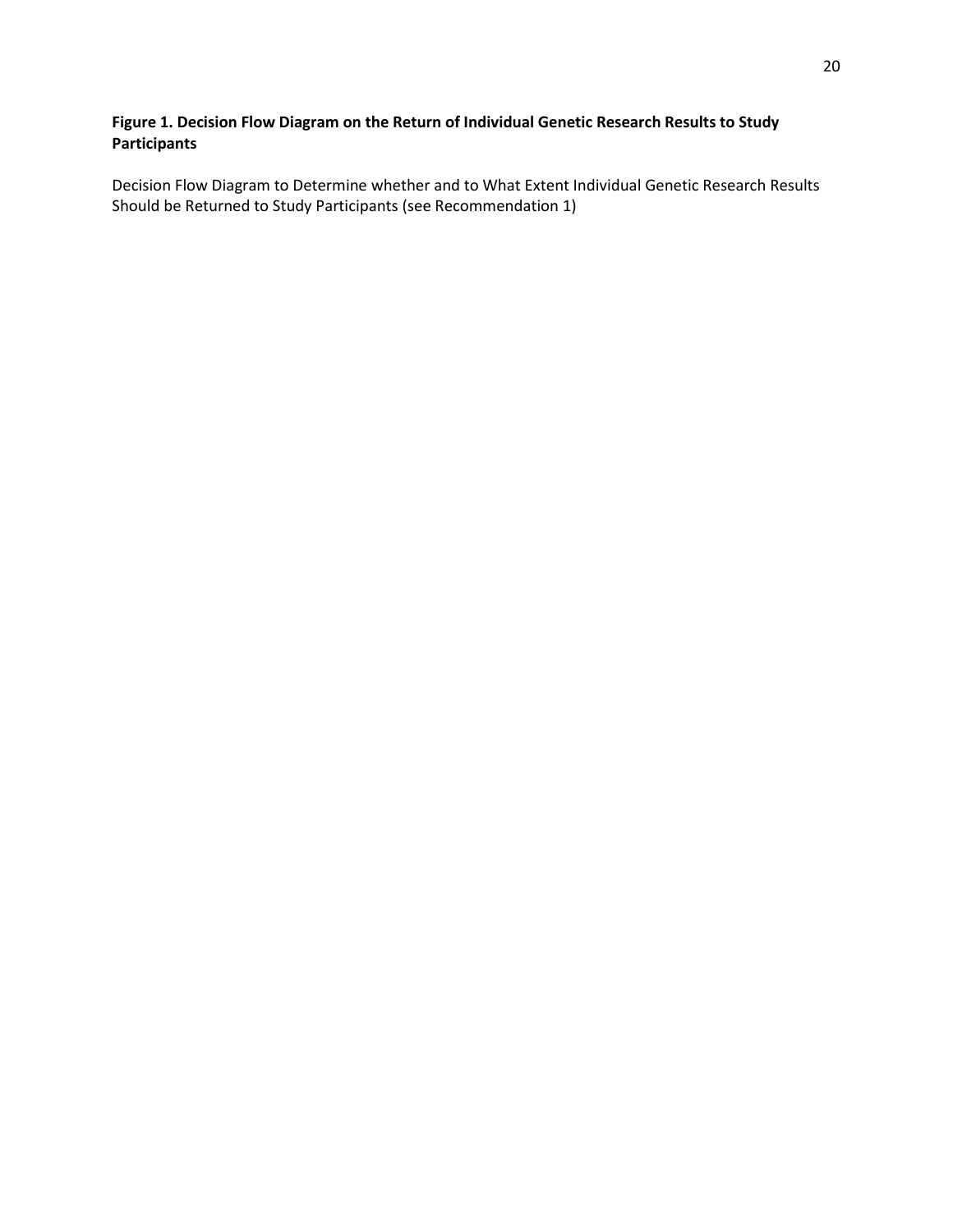Table 1: Existing Genetics Resources with Potential to Help Support a Central Advisory Committee to Make Recommendations on What Genetic Research Results Should be Returned to Research Participants

| <b>Resource</b>                                                                                                                 | <b>Description</b>                                                                                                                                                                                                                                                                                                         | Website                                                                  |
|---------------------------------------------------------------------------------------------------------------------------------|----------------------------------------------------------------------------------------------------------------------------------------------------------------------------------------------------------------------------------------------------------------------------------------------------------------------------|--------------------------------------------------------------------------|
| GeneTests database                                                                                                              | A publicly funded medical genetics information<br>resource developed for healthcare providers<br>and researchers. Provides current,<br>authoritative information on genetic testing<br>and its use in diagnosis, management, and<br>genetic counseling.                                                                    | http://www.genetests.org                                                 |
| <b>Evaluation of Genomic</b><br>Applications in Practice and<br>Prevention (EGAPP)                                              | Working group that supports a coordinated,<br>systematic process of evaluating genetic tests<br>and other genomic applications that are in<br>transition from research into clinical and public<br>health practice.                                                                                                        | http://www.egappreviews.org/                                             |
| Genomic Applications in<br><b>Practice and Prevention</b><br>Network (GAPPNet™)                                                 | Collaborative initiative that aims to accelerate<br>and streamline effective and responsible<br>utilization of validated and useful genomic<br>knowledge and applications, such as genetic<br>tests, technologies, and family history, into<br>clinical and public health practice.                                        | http://www.cdc.gov/genomics/<br>translation/GAPPNet                      |
| <b>Human Genome</b><br><b>Epidemiology Network</b><br>(HuGENet ™)                                                               | A global collaboration of individuals and<br>organizations committed to the assessment of<br>the impact of human genome variation on<br>population health and how genetic<br>information can be used to improve health and<br>prevent disease.                                                                             | http://www.cdc.gov/genomics.<br>hugenet                                  |
| Institute of Medicine of the<br><b>National Academies:</b><br>Roundtable on Translating<br>Genomic-Based Research<br>for Health | Comprised of leaders from academia, industry,<br>government, foundations, and associations<br>with mutual interest in issues surrounding<br>translation of genomic-based research. Seeks<br>to advance the field of genomics and improve<br>the translation of research findings to health<br>care, education, and policy. | http://www.iom.edu/Activities/<br>Research/GenomicBasedResear<br>ch.aspx |